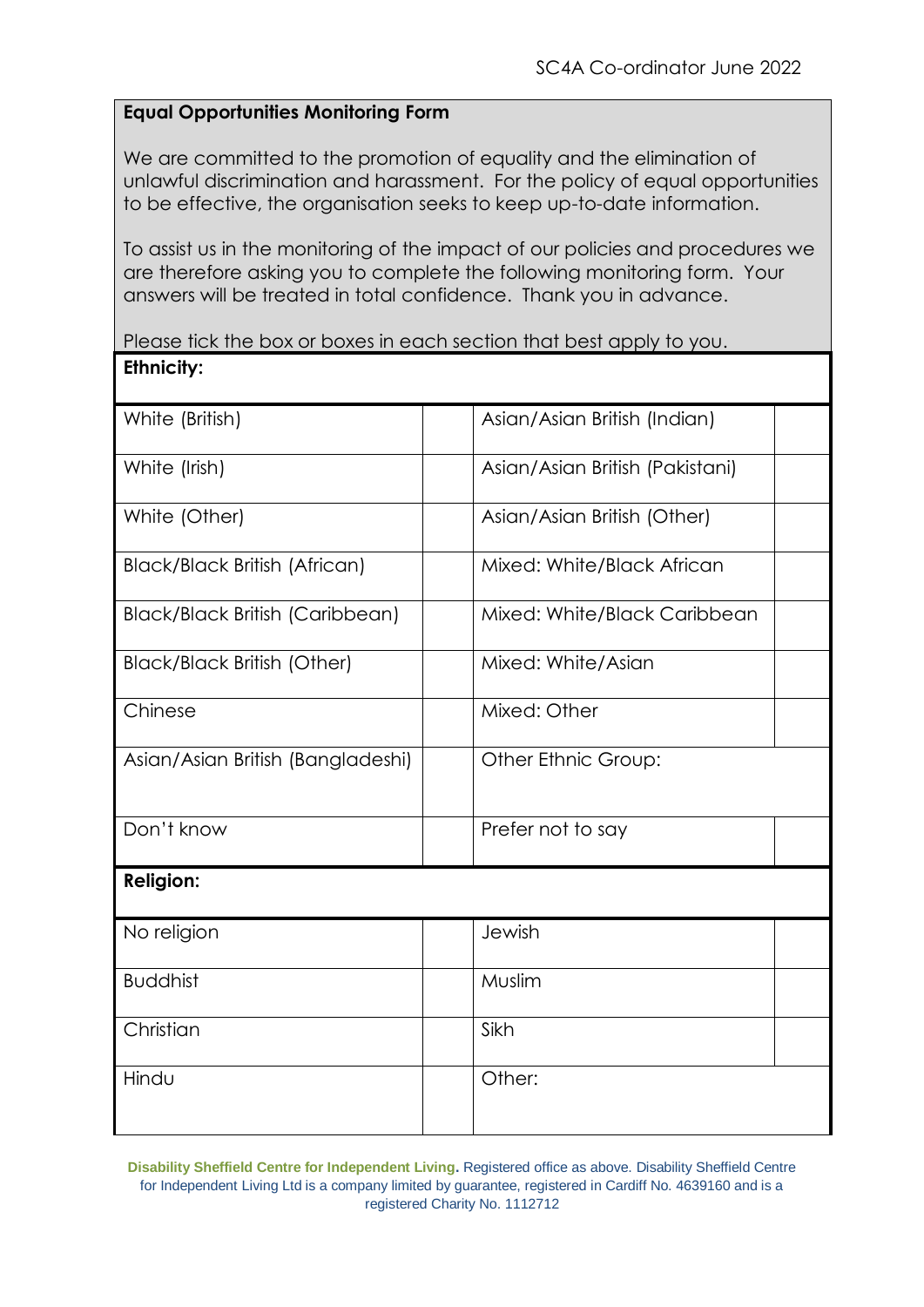| Don't know                                                         | Prefer not to say                                   |  |
|--------------------------------------------------------------------|-----------------------------------------------------|--|
| Gender:                                                            | Is this different from gender assigned<br>at birth? |  |
| Male                                                               | Yes                                                 |  |
| Female                                                             |                                                     |  |
| Non-binary                                                         | <b>No</b>                                           |  |
| Other                                                              |                                                     |  |
| Don't know                                                         | Don't know                                          |  |
| Prefer not to say                                                  | Prefer not to say                                   |  |
| Preferred pronouns? (e.g. he/his, she/her, they/them) Please list: |                                                     |  |
| Sexuality:                                                         |                                                     |  |
| Heterosexual/straight                                              | Bisexual                                            |  |
| Gay man                                                            | Gay women/lesbian                                   |  |
| Other                                                              | Don't know                                          |  |
| Prefer to self-describe:                                           | Prefer not to say                                   |  |
| Age:                                                               |                                                     |  |
| $18 - 24$                                                          | 25-34                                               |  |
| $35 - 44$                                                          | 45-54                                               |  |
| $55 - 64$                                                          | 65 and over                                         |  |
| Prefer not to say                                                  |                                                     |  |

**Disability Sheffield Centre for Independent Living.** Registered office as above. Disability Sheffield Centre for Independent Living Ltd is a company limited by guarantee, registered in Cardiff No. 4639160 and is a registered Charity No. 1112712